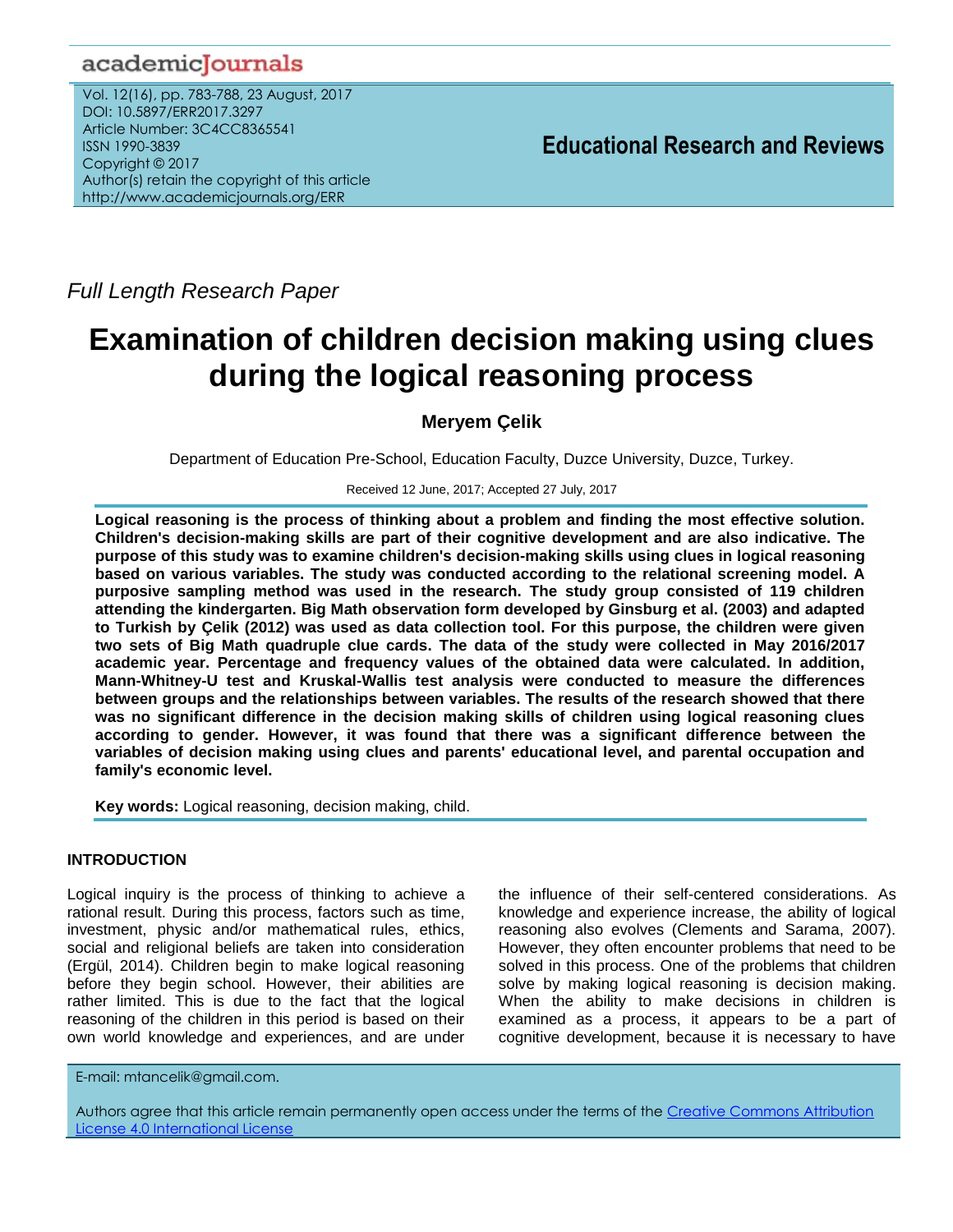good thinking ability in the decision making process. According to Piaget (1985), children can have good thinking ability that enables them to perform more complex mental operations during the concrete operations period (ages 7 to 11).

Children have the ability to make mental decisions right from a very young age. For example, a 6 to 9 month old baby may consider pulling back a blanket to reach a toy which he or she otherwise cannot reach (Clements and Sarama, 2007). Children between the ages of 3 and 6 can make mental decisions about their behavior. They have the ability to monitor and intensively observe the events taking place around them (Epstein, 2003; Duman, 2016). According to Fawcett and Markson (2010), children can recognize other people's preferences from the age of three, determine whether they match their own preferences, and use this knowledge to make their own decisions (Ergül, 2014). In order for children to be able to make logical reasoning they need to understand what is expected of them (Clements and Sarama, 2007). Therefore, educational activities appropriate to their developmental characteristics and individual needs should be applied for the development of decisionmaking skills by making logical reasoning of children. Mathematics is one of the activities that children use most intensively in their logical reasoning. This is because all the rules and operations in mathematics are based on logical reasoning. Children are exposed to mathematics right from birth and basic mathematical information begins in infancy and develops in bounds in the first 5 years of life. Because mathematical skills start to develop in early years, providing a rich stimulating environment especially for infants is important. The first surrounding that children are usually exposed to is the home environment. The results of the research show that the frequency and variety of practices that families do for mathematical development in the home environment has the positive effect of supporting mathematical development in children (Starkey et al., 2004; Young and Loveridge, 2004). In the school, it is considered important for the educator to create a learning environment based on social motivation and to develop cognitive behaviors. Teachers scaffold children's learning by providing hints, offering a range of answers, and encouraging children to use additional resources. These strategies help children understand the difference between guessing and knowing and realize that guessing requires testing. The ability to distinguish when there is and is not enough evidence to draw conclusions is fundamental to good problem solving (Whittaker, 2014).

Teachers need to use the language of mathematics and provide environments where children can work together, discuss, and take risks. In addition, teachers should create classroom environments that offer freedom and respect for different approaches to problem solving so that children can make decisions by mathematical reasoning (Kirova and Bhargava, 2002; Ginsburg et al., 2003; Greenes et al., 2004; Jackman, 2005).

This study examines the decision-making skills of preschool children by making logical reasoning. Studies that examine children's decision-making skills often include primary and secondary education students. These studies have focused on the professional decisionmaking processes and vocational guidance issues of children (Kesici, 2002; Candangil, 2005; Davey, 2010; Huber, 2003; Tatlılıoğlu, 2010). When the researches are examined, it is seen that there is not enough study on logical reasoning and decision making skills in preschool period. Therefore, this research is important because it examines decision making skills by making logical reasoning in children in the pre-school education period.

# **Purpose of the research**

This study was conducted in order to examine children's decision making by using clues in logical reasoning in terms of various variables, with the general aim of the research, the level of children's ability to use their clues in logical reasoning, and the questions: whether there is a difference between the genders, income levels of the families, education levels of the parents, and professions of the parents were asked.

# **METHODOLOGY**

## **Research model**

The model of the research is the descriptive relational screening model from quantitative research. The relational screening model aims to determine the presence of covariance and/or degree of it between two or more variables (Karasar, 2005). Within the content of this study, decision-making abilities of children participating in the study were determined using Big Math clue cards and an observation form.

## **Research sample**

The universe of the work consists of kindergartens attached to the Ministry of National Education in the city center of Düzce and 60 to 72 month old children attending kindergartens of primary schools.

## **Sampling**

The research sample consisted of 119 children from the 11 selected kindergartens. "Convenient sampling" was used in determining the sample. In this method, the researcher can chose the subjects based on their convenient accessibility and proximity to the researcher (Yıldırım and Şimşek, 2005). For this reason, the researcher chose schools that had easy access. 55.5% of the children participating in the study were boys and 45.5% were girls. 44.5% of the mothers of these children were primary and secondary school graduates, 27.7% were high school and 27.7% were university graduates. 43% of the fathers were university graduates and 29% were high school graduates. 56% of the mothers were housewives, 36% of the fathers were civil servants. 32% of the families had very good economic level and 23% had low economic level.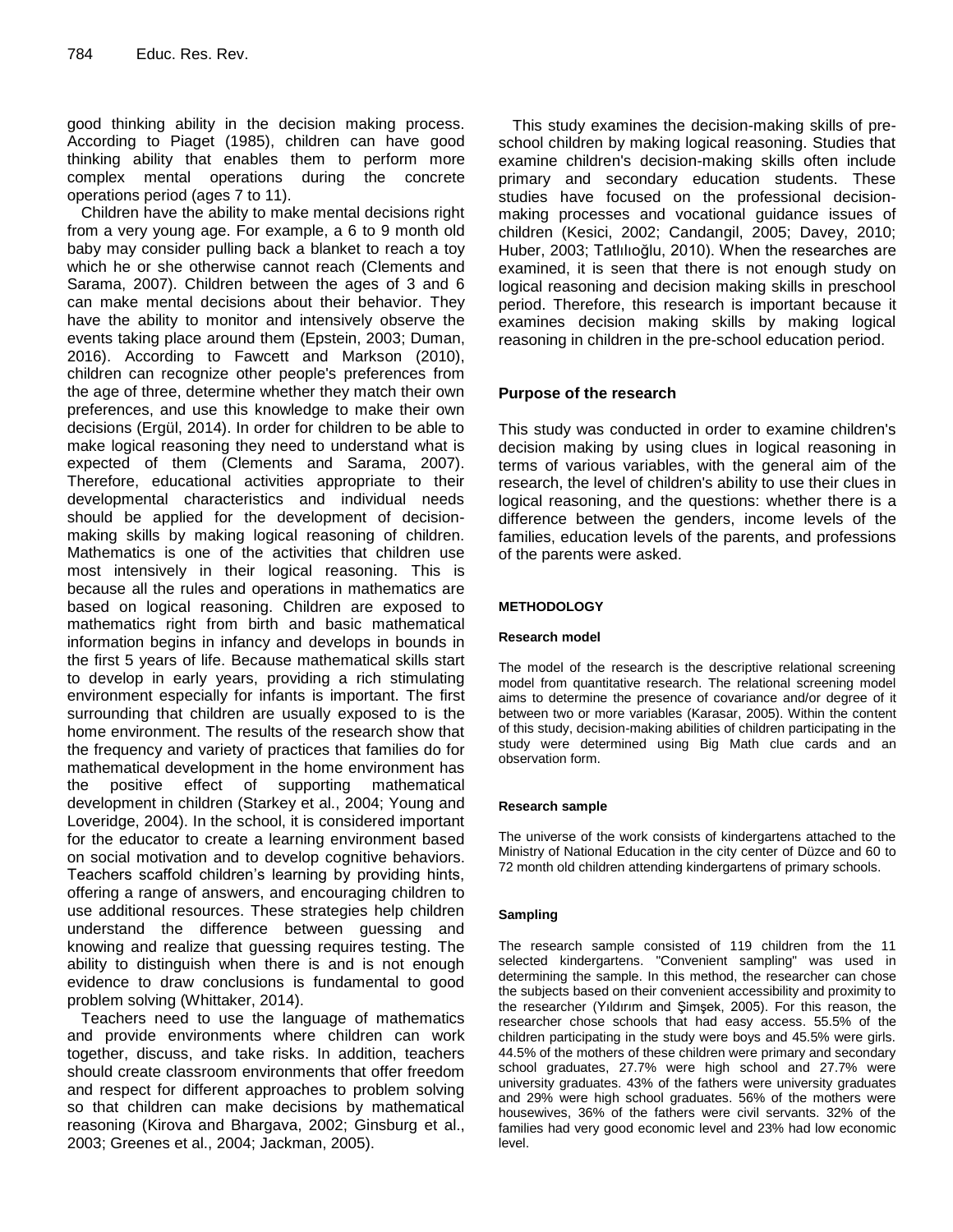#### **Data collection tools**

In the research, in order to collect general information about children and their families, a "General Information Form" was used. The observation form prepared for children aged 60 to 72 months to make decisions by using clues in logical reasoning, developed by Ginsburg et al. (2003) and adapted by Çelik (2012) and the material consisting of two sets of quadruple clue cards were used.

#### **General information form**

The sampling included questions about the gender, parent's education status, and parent's occupation.

#### **Observation form**

The Big Math observation form was developed with the aim of measuring decision-making abilities by using clues in logical reasoning of children aged 60 to 72 months (Ginsburg et al., 2003). This observation form consisted of questions that "carefully examine the elements of each card in a set', 'understand the elements of each card', and 'understand and use the clues'. Observed cases were given 1 point when the answer was 'yes' and 0 points when the answer was 'no'. One boy and one girl were chosen for an interobserver reliability measures. Same children were observed independently by two researchers and their reliability score was 0.90. The researcher completed the observations by herself and the reliability coefficient of the observations made in this study (KR20) was found to be 0.80.

#### **Clue cards**

There were quadruple pictures in each set of the clue cards that were prepared for children's ability to make decisions using clues in logical reasoning. The picture of a kite was used in one set of clue cards while picture of another kite was used in another set. These sets included three clues in order to deliver the answer.

Set 1: The following geometric shapes with varying numbers were used in the quadruple clue card with a kite which was numbered from 1 to 4: First card: two triangles, two squares, one circle; Second card: two squares, one triangle, one circle; Third card: two squares, two triangles, two circles; and Fourth card: one square, two triangles, one circle.

Set 2: The following geometric shapes with varying numbers and sizes were used in the quadruple clue card with a blanket which was numbered from 1 to 4: First card: two large circles, three small squares; Second card: two large squares, four triangles, three small squares; Third card: two large squares, two triangles, three small squares; Fourth card: two large squares, two triangles, four small circles.

#### **Collection of data and analysis of data**

The drama work was done with the children before the researcher started to collect data and the children were accustomed to the researcher. The researcher sat next to the child and placed the clue cards in front of the child, ordered from 1 to 4. The application was made individually with each child in a quiet center in the class. Before the researcher began to practice, he/she started the interviews by saying to the children, "Now we will play a game with you". Children were asked "What are these?" After the response of the "Kite" was received, "Yes they are kites. One of them is Kerem's kite. I will give you clues to help you decide which kite belongs to Kerem. The first clue is that Kerem's kite has two squares; now which of these can be Kerem's kite?" was asked. After each child had given an answer, he/she was asked to close the picture that does not belong to Kerem according to this clue. The children were given three clues, respectively, and every time he/she was asked to close the picture that did not fit the clue. The last opened kite card was Kerem's kite. Children's answers were not intervened in any way. The same application was made for Clue Card 2. When the application was made, the children were observed and the assessments were recorded on a numbered observation form with the names for each child.

The data collected in the study were found not to be normally distributed in the analysis performed. Percentage and frequency values of the data obtained from the observation evaluation results were calculated. Statistical analysis was also performed with the Mann-Whitney-U test and Kruskal-Wallis test.

# **FINDINGS**

When the results of the observation evaluation were examined in Table 1, it was seen that 95.8% of the children had g1 "looking carefully at each elements" member in a set" observation material. Children had ga1 "recognizes and identifies each card's elements" observation in the ratio of 92.4% and ga2 "counts elements correctly" observation in the ratio of 91.6%. However, they had 58.8% of the gb1 "remembers clues" observation and 57.1% of the gb2 "understands the meaning of the clues" observation.

In Table 2, it is seen that there was no significant difference in children using the clues in decision making by logical reasoning according to gender (U=1642.500, p> 0.05).

When Table 3 is examined, it is clear that there was a difference in children using the clues in decision making by logical reasoning according to family income  $(\chi^2(4)=72.02, \text{ p}<0.05)$ . According to the results of the Mann Whitney U test to determine in which income levels there were differences, children of the families with middle, high and very high income levels had positively significant difference than the children of families with low and very low income levels and children of families with very high and high income levels had positively significant difference than the children of families with medium income levels.

In Table 4, it is evident that there was a difference in children using the clues in decision making by logical reasoning according to parental education status  $(\chi^2(2)=22.08, \chi^2(2)=24.22 \text{ p}<0.05)$ . According to the results of the Mann-Whitney-U test, mothers who are high school and university graduated mothers had positively significant difference than the children of the mothers of primary and secondary school graduates and the children of fathers who were university graduates had positively significant difference than the children of the fathers who were primary and secondary school and high school graduates.

When Table 5 is examined, it is again clear that there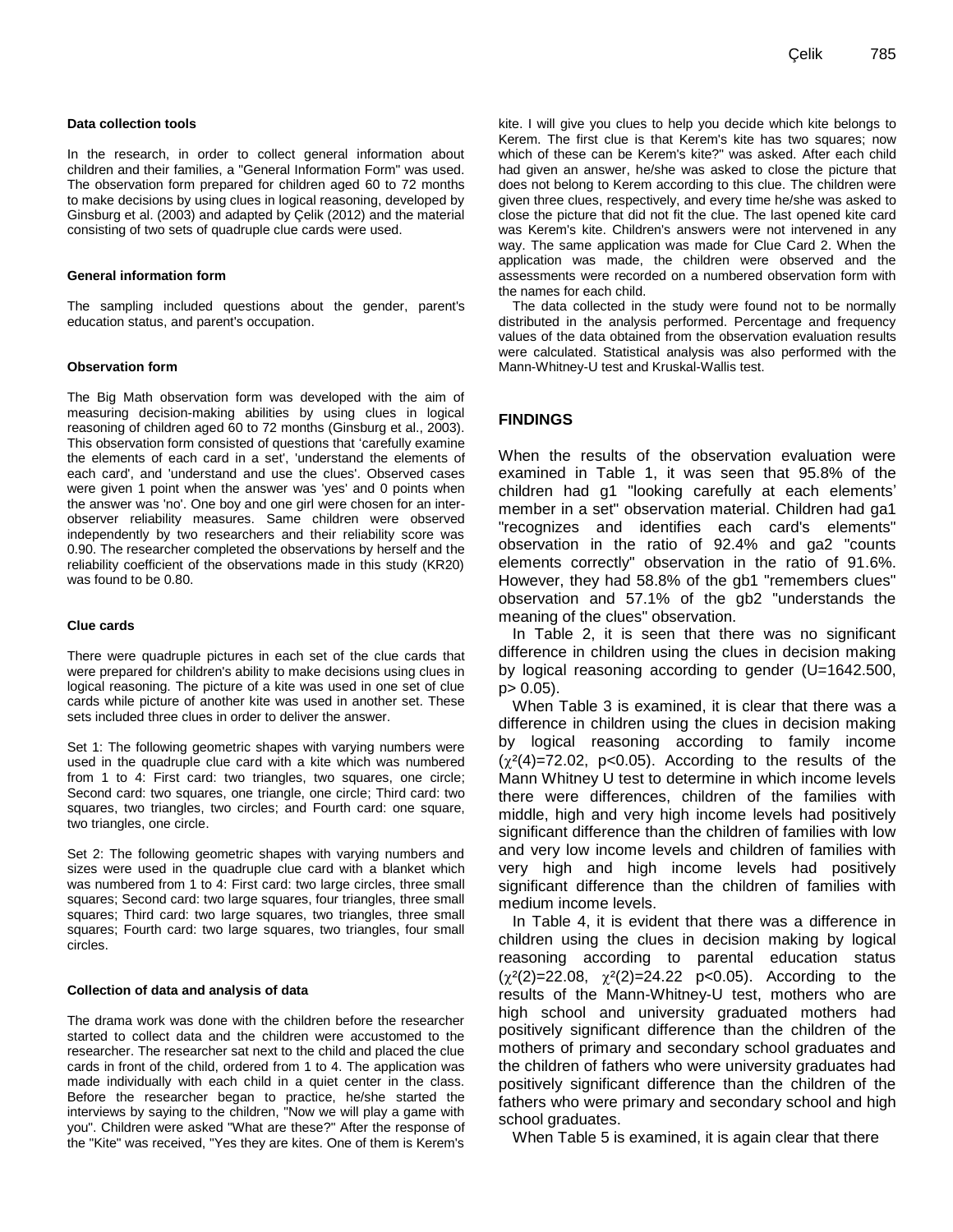| <b>Items</b>    | Yes |      |    | No   | <b>Total</b> |       |  |
|-----------------|-----|------|----|------|--------------|-------|--|
|                 |     | %    |    | %    |              | %     |  |
| g1              | 114 | 95.8 | 5  | 4.2  | 119          | 100.0 |  |
| ga1             | 110 | 92.4 | 9  | 7.6  | 119          | 100.0 |  |
| ga2             | 109 | 91.6 | 10 | 8.4  | 119          | 100.0 |  |
| gb1             | 70  | 58.8 | 49 | 41.2 | 119          | 100.0 |  |
| gb <sub>2</sub> | 68  | 57.1 | 51 | 42.9 | 119          | 100.0 |  |

**Table 1.** Results of observation evaluation.

**Table 2.** Results of the Mann-Whitney-U test according to gender in children's use of clues in decision-making by making logical reasoning.

| Group |     | Order average | <b>Total order</b>       |          |                          |
|-------|-----|---------------|--------------------------|----------|--------------------------|
| Girl  | 53  | 57.99         | 3073.50                  | 1642.500 | 0.519                    |
| Boy   | 66  | 61.61         | 4066.50                  |          | $\overline{\phantom{0}}$ |
| Total | 119 | -             | $\overline{\phantom{0}}$ |          | $\overline{\phantom{a}}$ |

p>0.05.

**Table 3.** Results of the Kruskal-Wallis test according to family income in children's use of clues in decision-making by making logical reasoning.

| Level        | n   | Order Avr.               | sd | $\sim$ <sup>2</sup>      | р                        | <b>Significant difference</b>          |
|--------------|-----|--------------------------|----|--------------------------|--------------------------|----------------------------------------|
| 1. Very Low  | 12  | 17.63                    | 4  | 72.02                    | 0.000                    |                                        |
| 2.Low        | 27  | 34.57                    | -  | -                        | $\overline{\phantom{0}}$ |                                        |
| 3.Middle     | 25  | 58.30                    | -  | $\overline{\phantom{0}}$ | $\overline{\phantom{0}}$ |                                        |
| 4.Good       | 17  | 82.26                    | -  |                          | $\overline{\phantom{0}}$ | 1-3, 1-4, 1-5, 2-3, 2-4, 2-5, 3-4, 3-5 |
| 5. Very Good | 38  | 82.61                    | -  | $\overline{\phantom{0}}$ | $\overline{\phantom{0}}$ |                                        |
| Total        | 119 | $\overline{\phantom{a}}$ | -  | $\overline{\phantom{0}}$ | $\overline{\phantom{0}}$ |                                        |

P<0.05.

**Table 4.** Results of the Kruskal-Wallis test according to parental education status in children's use of clues in decision-making by making logical reasoning.

| <b>Parameter</b> | Level                           | n   | Order Avr.               | sd                       | $\gamma^2$               | D                        | <b>Significant difference</b> |  |
|------------------|---------------------------------|-----|--------------------------|--------------------------|--------------------------|--------------------------|-------------------------------|--|
| Mother           | 1. Primary and secondary school | 53  | 46.26                    | 2                        | 22.08                    | 0.000                    |                               |  |
|                  | 2. High school                  | 33  | 64.89                    | $\overline{a}$           | $\overline{\phantom{0}}$ | $\overline{\phantom{a}}$ |                               |  |
|                  | 3.University                    | 33  | 77.17                    | $\overline{\phantom{0}}$ | $\overline{\phantom{0}}$ | $\overline{\phantom{0}}$ | $1-2, 1-3$                    |  |
|                  | Total                           | 119 | -                        | $\overline{\phantom{0}}$ | $\overline{\phantom{0}}$ | $\overline{\phantom{a}}$ |                               |  |
|                  | 1. Primary and secondary school | 33  | 42.62                    | 2                        | 24.22                    | 0.000                    |                               |  |
| Father           | 2. High school                  | 35  | 54.51                    | -                        | $\overline{\phantom{0}}$ | $\overline{\phantom{a}}$ |                               |  |
|                  | 3.University                    | 51  | 75.01                    | -                        | $\overline{\phantom{0}}$ | ۰                        | $1-3, 2-3$                    |  |
|                  | Total                           | 119 | $\overline{\phantom{0}}$ | $\overline{\phantom{0}}$ | $\overline{\phantom{0}}$ | $\overline{\phantom{0}}$ |                               |  |

P<0.05.

was a difference in children using the clues in decision making by logical reasoning according to parental occupation status  $[\chi^2(4)=19.41, \chi^2(4)=19.96 \text{ p} < 0.05]$ . According to the results of the Mann Whitney U test to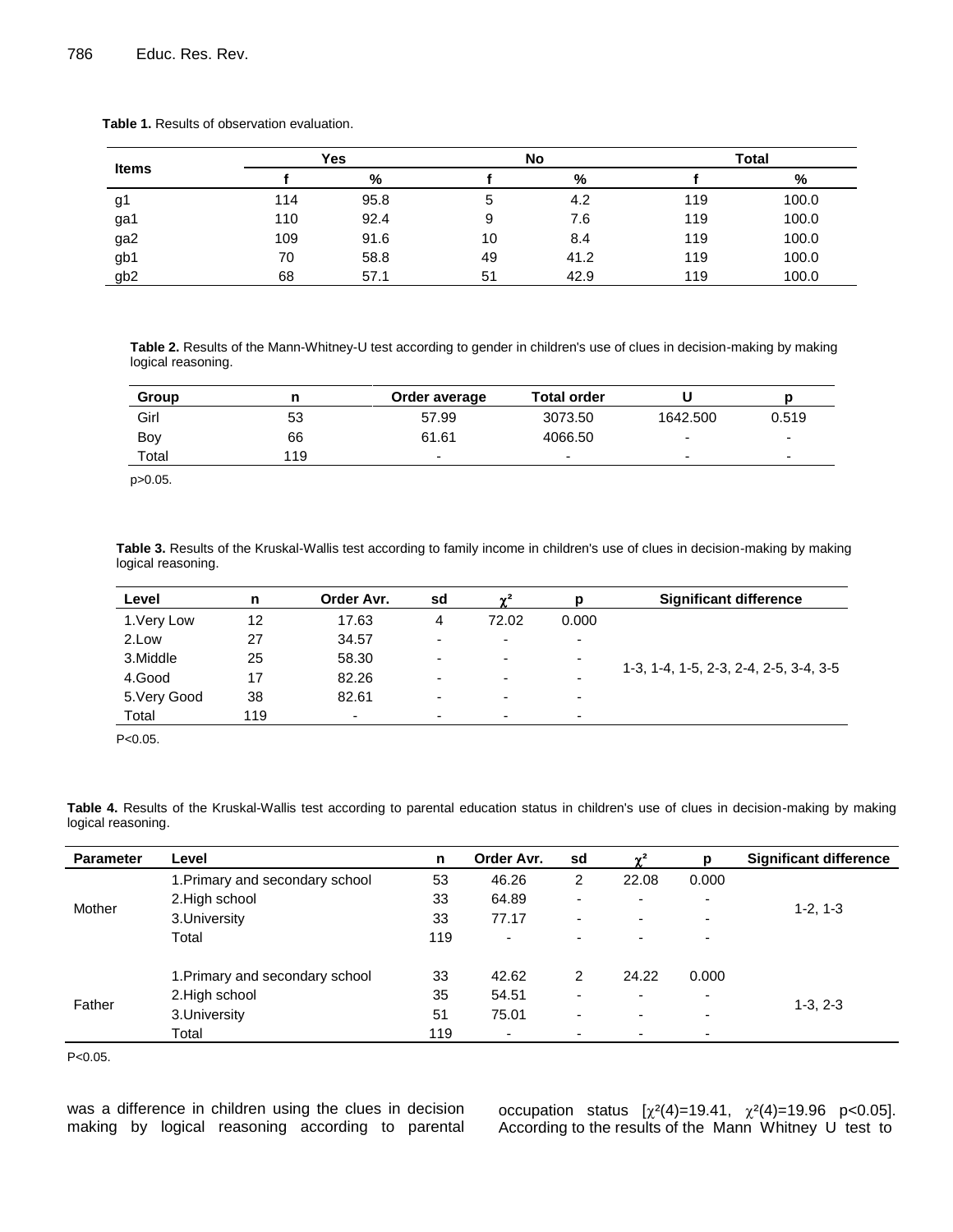| <b>Parameter</b> | <b>Occupation</b>      | n   | Order Avr. | sd                       | $\gamma^2$               | p                        | <b>Significant difference</b> |
|------------------|------------------------|-----|------------|--------------------------|--------------------------|--------------------------|-------------------------------|
| Mother           | 1. Housewife           | 67  | 51.23      | 4                        | 19.41                    | 0.001                    |                               |
|                  | 2. Civil servant       | 26  | 81.27      | $\overline{\phantom{0}}$ | -                        | $\overline{\phantom{0}}$ |                               |
|                  | 3.Laborer              | 15  | 58.27      |                          | $\overline{\phantom{0}}$ | ٠                        | $1 - 2$                       |
|                  | 4.Independent business | 6   | 58.00      |                          | $\overline{\phantom{0}}$ | -                        |                               |
|                  | 5.Other                | 5   | 74.50      |                          | $\overline{\phantom{0}}$ | ٠                        |                               |
|                  | Total                  | 119 | ۰          |                          |                          |                          |                               |
| Father           | 1. Not working         | 2   | 58.00      | 4                        | 14.96                    | 0.005                    |                               |
|                  | 2. Civil servant       | 43  | 72.98      | $\overline{\phantom{0}}$ | ۰                        | ۰                        |                               |
|                  | 3.Laborer              | 42  | 49.48      |                          | ۰                        | $\overline{\phantom{0}}$ |                               |
|                  | 4.Independent business | 14  | 48.46      |                          | ۰                        |                          | $2 - 3$                       |
|                  | 5.Other                | 18  | 62.75      | $\overline{\phantom{0}}$ | ٠                        |                          |                               |
|                  | Total                  | 119 | ۰          |                          | -                        |                          |                               |

**Table 5.** Results of the Kruskal-Wallis test according to parental occupation status in children's use of clues in decision-making by making logical reasoning.

 $P < 0.05$ .

determine which occupation groups were involved in this differentiation, the children of civil servant mothers were found to be positively different from the children of the mothers who were housewives on a significant level and the children of the fathers who were the civil servants were positively different from the children of the fathers who were laborers in significant level.

# **DISCUSSION**

When the results of the observation evaluation were examined, it was found that the children knew and counted the circle, square (large-small), triangle geometric shapes found in the cards in set 1 and set 2 at high rate (95.8%). In this work, it was important that they could identify and count geometric shapes as preconditioning skills so that they could make decisions using clues. Observation evaluation results indicate that this condition was provided for the study. However, this rate dropped in observations that evaluated the understanding and recalling in logical reasoning using clues in decision making. Children need to understand what they wanted to do, to be able to make decisions by performing logical reasoning (Clements and Sarama, 2007). It was observed that 57.1% of the children who participated in the study had this and that they could use the clues correctly to make decision. It appears that there was no significant difference between girls and boys when children use clues to make decisions by logical reasoning. This result overlaps with other research results. Mata et al. (2013) have also found that there is no difference between boys and girls in their studies evaluating effective decision-making in Brazilian children aged 3 to 6 years. Klein et al. (2010) investigated the

effects of gender on pre-school children's verbal, spatial, mathematical skills and teacher-child mathematical interactions by video-taping children, while they were playing mathematical reasoning games. Mathematical, spatial and verbal skills of children and mathematical communication of teachers were evaluated. There was no significant difference between boys and girls based on their verbal, spatial, and mathematical achievement.

It seems that children's use of clues in decision making by logical inquiry differs according to their family's income. It has been found that children of families with very low and low incomes had difficulty in using clues in decision making by logical reasoning and that the levels of observation evaluation were low. One of the most important factors affecting income level is the occupied profession. The profession is generally achieved as a result of education. In this context, in the analysis of the educational status and occupation of the children's parents and the results of the observation evaluations found that there was a significant difference in favor of the children of the families who had high educational status and who were civil servants. The educational level of the family affects the aspects and attitudes toward mathematics and the quality of the mathematical activities offered to the child at home (Clements and Sarama, 2007; Musun-Miller and Blevins-Knabe, 1998). In the study of mathematical achievements of children attending kindergarten by Çelik (2015), the educational levels of parents and the level of income of their families were found to affect children's mathematical achievements. One observes that children at the age of 5 to 6 years with low income levels cannot even answer simple arithmetic problems, but most children with middle-income parents can easily answer (Griffin et al., 1994; Clements and Sarama, 2007). In one study, 75% of